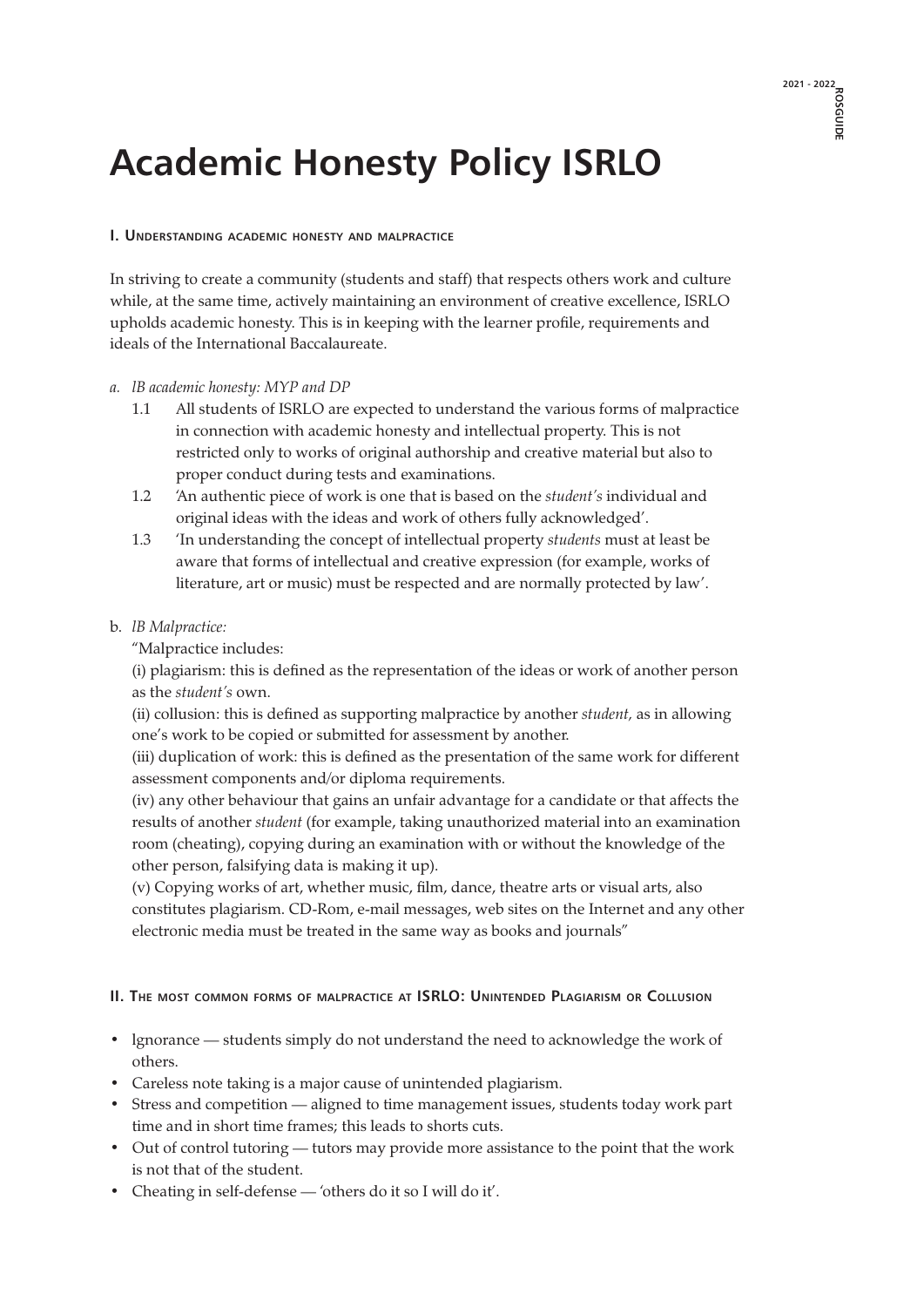- Perceived cheating by authority figures it is important that teaching staff model the appropriate behaviours — e.g. all handouts must be carefully referenced.
- Lack of perceived punishment is a cause for unintended plagiarism.
- Students are natural economisers they look for short cuts and will only put in an effort to an assessment task that 'counts'.
- Students are faced with too many choices, so they put off low priorities and referencing or acknowledging works of others is considered low priority.
- Many students have poor time management and planning skills.
- Some students fear that their writing ability is inadequate, hence, they take recourse to plagiarism.
- Some students feel that papers are not read by teaching staff, hence, they feel they will not be caught by the teacher. This raises the issue of feedback to students.

# **III. Legitimate Collaboration: Collaborative Learning at ISRLO**

Collaborative learning, or group work at it is commonly known, can be defined as a structured process where students are required to work in groups to complete a common task or assignment for a particular course. It has been identified as one of the most effective ways for students to become actively engaged in classroom activities (Davis, 1993; McKeachie, 1999; Nilson, 1998).

- Students are authorized and required to work in groups to attain a common goal.
- Joint findings/report is the expected outcome of collaborative work
- Students can also produce bifurcated work a joint outcome and an individual outcome
- Teachers are clear (upfront) about what tasks and activities are authorized and unauthorized when giving a collaborative assignment

# **IV. Maintaining academic honesty: Roles and responsibilities of the stakeholders of ISRLO**

(a) The head of international school –

- Establishes a school policy to promote academic honesty
- Understands what constitutes academic honesty
- Understands what constitutes academic dishonesty, particularly plagiarism and collusion
- Provides the tools for teachers and students to detect and prevent malpractice

(b) The IBDP/MYP coordinators –

- a. Implement the school policy on academic honesty by providing training to teachers on academic writing and acknowledging sources using the format provided by the Modern Language Association (MLA)
- b. Facilitate web-based tools such as Turnitin.com for staff and students by administering its usage
- c. Support teachers in the detection and investigation of malpractice in accordance with the IBO regulations and the school policy
- d. Support teachers in preventing malpractice amongst students in accordance with the IBO regulations and the school policy
- e. Resolve situations where malpractice has been suspected in students' work according to school policy and IBO regulations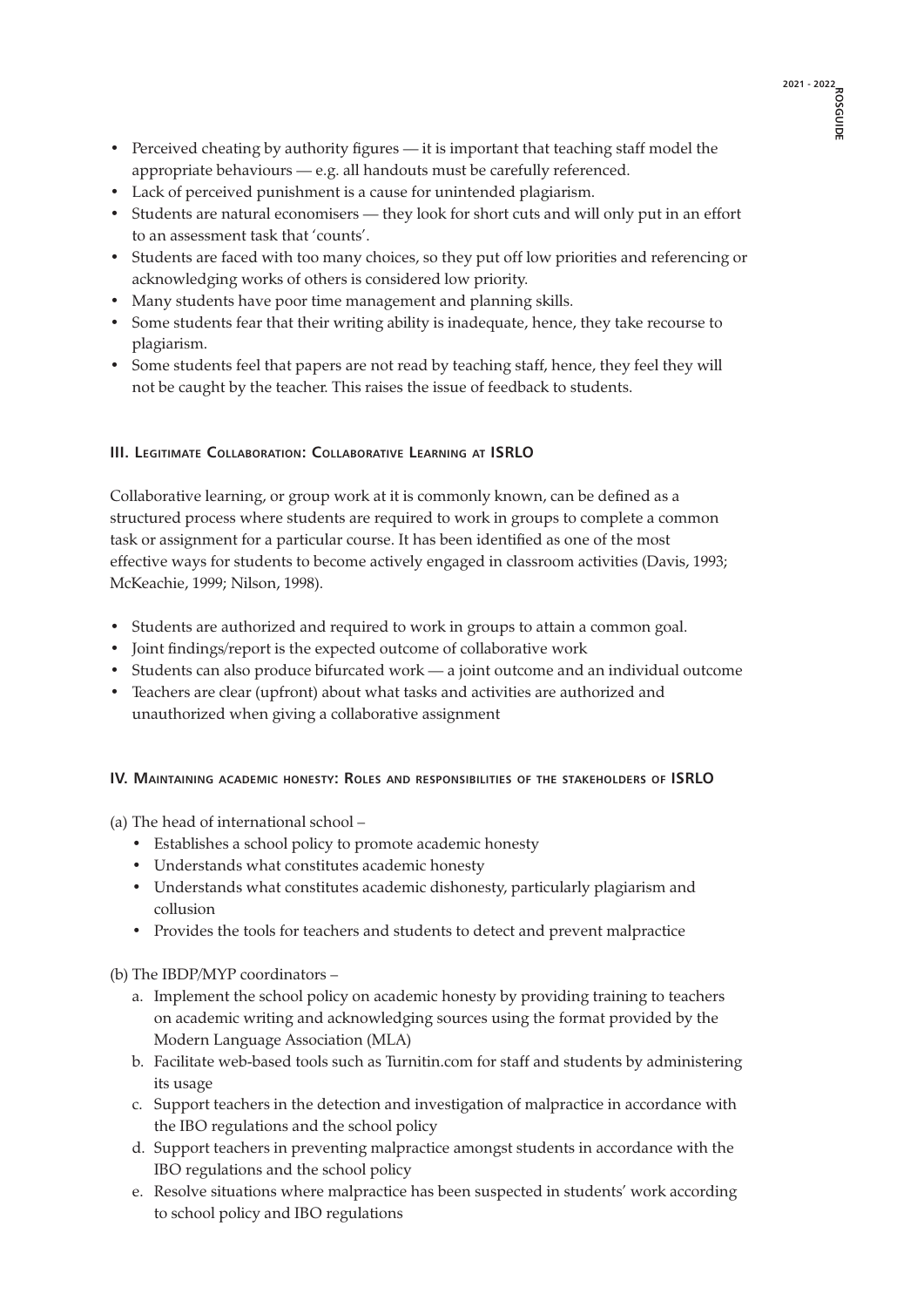# (c) The teachers –

- a. Understand the format provided by the Modern Language Association (MLA)
- b. Understand the IBO and school policy on academic honesty and implement it in the classroom by teaching students the MLA format through in-class assignments
- c. Helping students to understand other forms of malpractice
- d. Set up the Turnitin.com for the students for each class
- e. Provide students with advice and support in acknowledging sources in academic writing such as end notes or footnotes
- f. Mark students' work against prescribed assessment criteria according to the subject guides
- g. Authenticate all work turned in by the IBDP candidates for internal and external assessment to the best of their knowledge
- h. Remain vigilant and report to the IBDP/MYP coordinators any cases of suspected malpractice with supporting written evidence.

(d) The students –

- a. Take the ultimate responsibility for ensuring that all work submitted (for internal and external) assessment is authentic. IBDP candidates sign declarations on cover sheets of work meant for internal and external assessments to confirm final submission.
- b. Understand what constitutes academic honesty and malpractice, particularly collusion and plagiarism
- c. Understand collaborative learning which is legitimate collaboration or group work
- d. Acknowledge all ideas of others using the format provided by the Modern Language Association (MLA)
- e. Cooperate with the school in situations of suspected malpractice
- (e) The parents
	- a. Understand the school policy and IBO policy
	- b. Instill a culture of academic honesty at home
	- c. Support and cooperate with the school in situations of suspected malpractice

# **V. Procedures at ISRLO to deal with malpractice**

- a) i. MYP/DP teachers detect malpractice and report to the coordinators immediately. The procedure for investigation into a case of suspected malpractice is as follows:
	- Coordinator seeks evidence of suspected malpractice from teacher(s)
	- Coordinator and teacher(s) share the evidence with the student and parents/ guardians
	- Coordinator and teacher(s) seek an explanation from the student, in his/her defense, in an interview the conduct of which is the discretion of the coordinator in consultation with the teacher
	- ii. If malpractice is proven and student is found guilty, the penalties are as follows:
		- First offence warning the student with letter to parents; work resubmitted
		- Second offence zero mark for the assessed task and noted in SOM and the student's school record
		- Third offence suspension from lessons for a day at school and noted in SOM and the student's school record